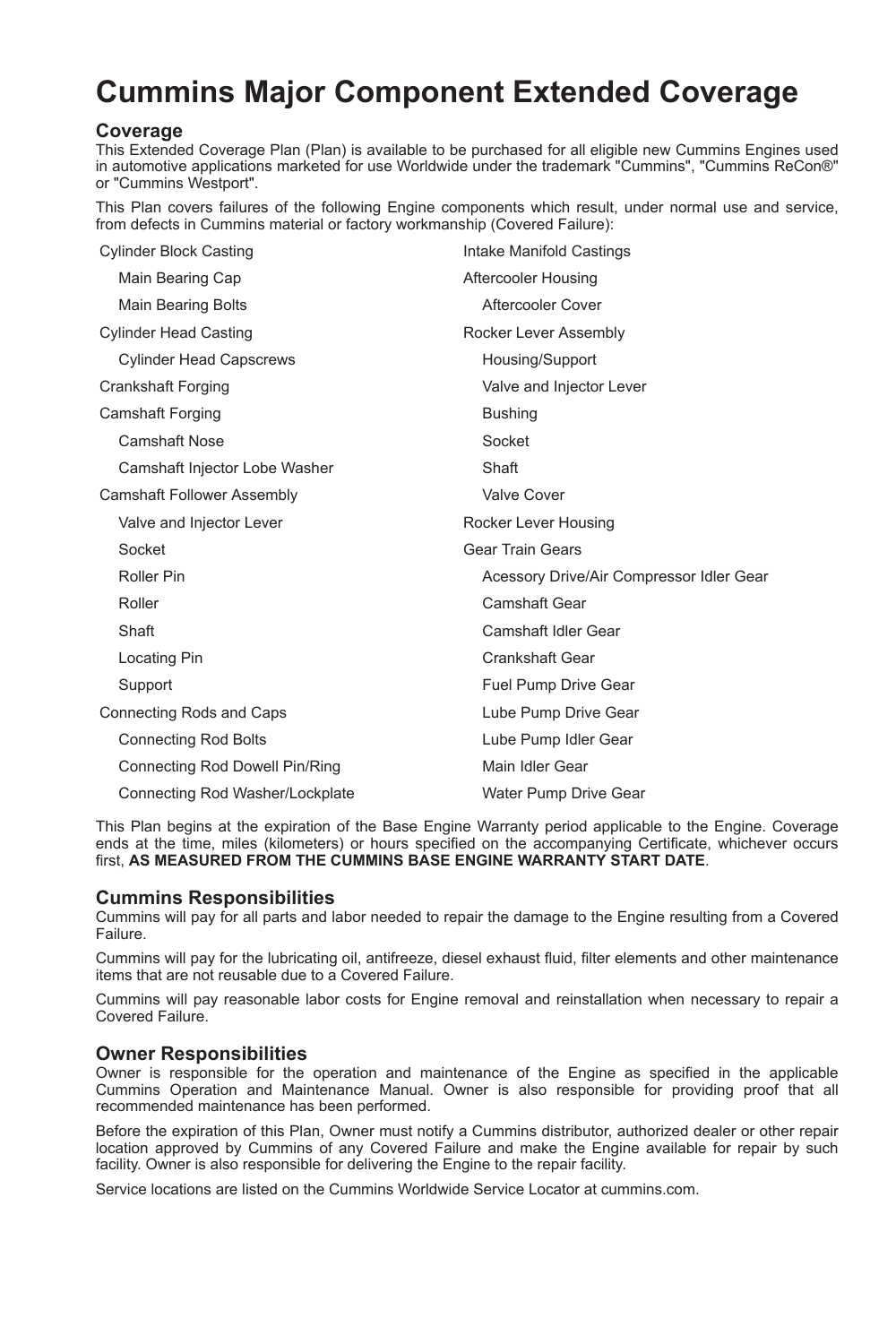Owner is responsible for all towing and/or travel expenses incurred as a result of a Covered Failure.

Owner is responsible for the cost of lubrication oil, antifreeze, filter elements, belts, hoses and other maintenance items provided during covered repairs unless such items are not reusable due to the Covered Failure.

Owner is responsible for the communication expenses, meals, lodging and similar costs incurred as a result of a Covered Failure.

Owner is responsible for non-Engine repairs, "downtime" expenses, cargo damage, fines, all applicable taxes, all business costs and other losses resulting from a Covered Failure.

Owner is responsible for the cost to investigate complaints, unless the failure is caused by a defect in Cummins material or factory workmanship.

## **Limitations**

Engines with an emissions certification listed below must be operated using only diesel fuel having no more than the corresponding maximum sulfur content. Failure to use the specified fuel as listed in the Cummins Fuel Bulletin #3379001 Table 1 (Cummins Inc. Required Diesel Fuel Specifications) can damage the Engine and aftertreatment system within a short period of time. This damage could cause the Engine to become inoperable and failures attributable to the use of incorrect fuels will be denied Warranty Coverage. Fuel specifications also need to comply with local fuel regulations (EN590 for Europe and ASTM D975 for North America) for Warranty eligibility.

#### **Maximum sulfur levels by emissions certification level as listed on the Engine's dataplate are:**

| EPA 2007/2010/2013/2017/2021                             | max. 15 parts per million |
|----------------------------------------------------------|---------------------------|
| EPA Tier 4 Interim / Final / Stage V in North<br>America | max. 15 parts per million |
| EU Stage IIIB 2011                                       | max. 15 parts per million |
| EU Stage IV 2011                                         | max. 15 parts per million |
| EU Stage V                                               | max. 10 parts per million |
| Euro $4/5$                                               | max. 50 parts per million |
| Euro 6                                                   | max. 10 parts per million |

Cummins is not responsible for failures or damage resulting from what Cummins determines to be abuse or neglect, including, but not limited to: operation without adequate coolants or lubricants; overfueling; overspeeding; lack of maintenance of lubricating, cooling or intake systems; improper storage, starting, warmup, run-in or shutdown practices; unauthorized modifications to the Engine.

Cummins is also not responsible for failures caused by incorrect oil or fuel, or by water, diesel exhaust fluid, dirt or other contaminants in the fuel, oil or diesel exhaust fluid.

This Plan does not apply to accessories supplied by Cummins which bear the name of another company. Such non-warranted accessories include, but are not limited to: alternators, starters, fans, air conditioning compressors, clutches, filters, transmissions, torque converters, steering pumps, non-Cummins fan drives, Engine compression brakes, exhaust brakes and air compressors. Cummins branded alternators and starters are not covered by this Plan.

This Plan applies only to the components listed.

Parts used to repair a Covered Failure may be new Cummins parts, Cummins approved rebuilt parts or repaired parts. Cummins is not responsible for failures resulting from the use of parts not approved by Cummins.

A new Cummins or Cummins approved rebuilt part used to repair a Covered Failure under this Plan assumes the identity of the part it replaced and is entitled to the remaining Coverage hereunder.

This Plan is transferable to subsequent Owners of the Engine by notifying a Cummins Distributor within 90 days of the transfer of ownership.

This Plan does not duplicate other Coverages applicable to the Engine.

Fees paid for this Plan are not refundable.

Coverage purchase must be documented on a Cummins Assurance Plan Certificate. The Certificate must be signed and dated by the customer.

#### **CUMMINS DOES NOT COVER WEAR OR WEAROUT OF COVERED PARTS.**

**CUMMINS IS NOT RESPONSIBLE FOR INCIDENTAL OR CONSEQUENTIAL DAMAGES.**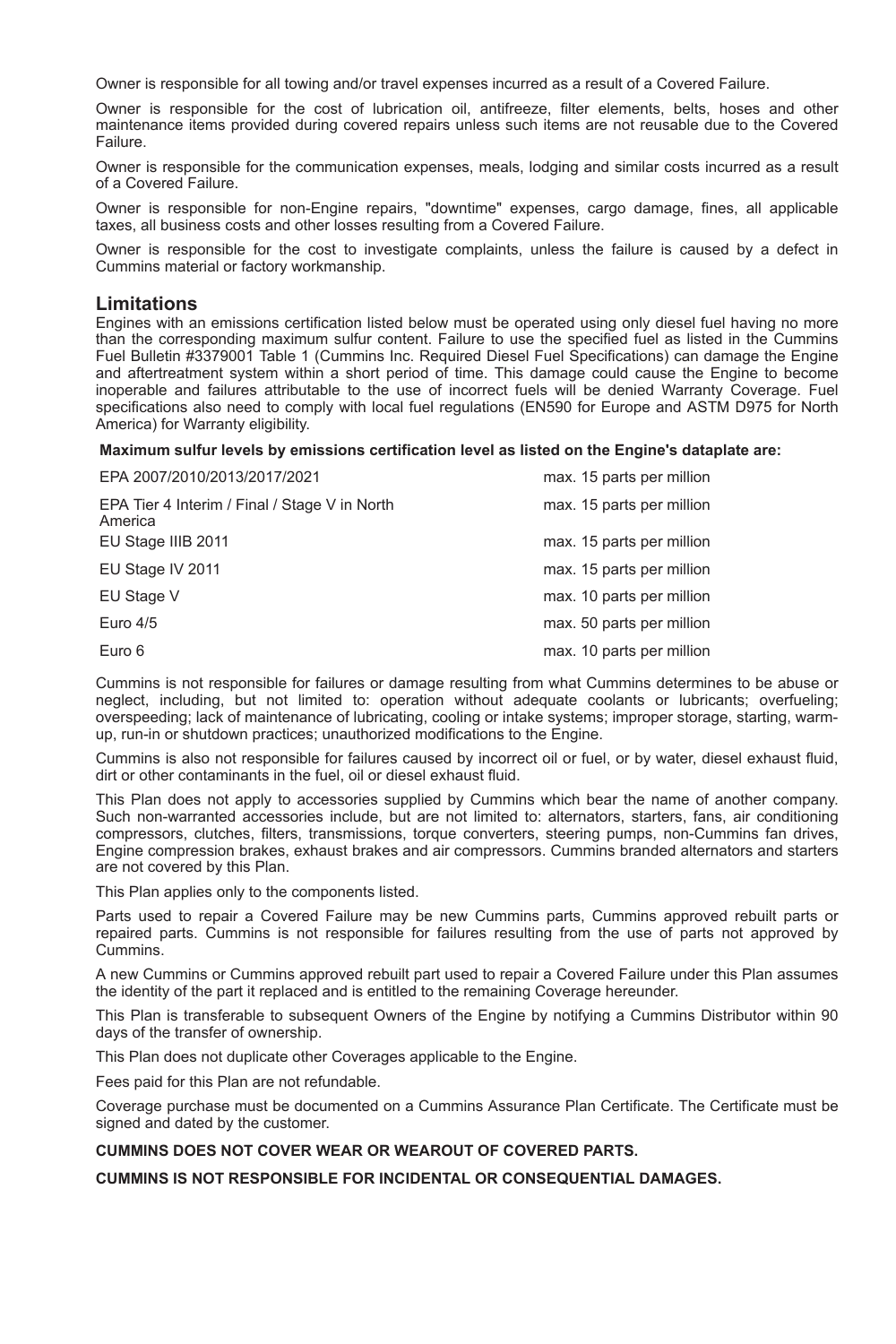**EXCEPT FOR THE PUBLISHED CUMMINS WARRANTIES, THERE ARE NO OTHER WARRANTIES, EXPRESS OR IMPLIED, OR OF MERCHANTABILITY OR FITNESS FOR A PARTICULAR PURPOSE.**